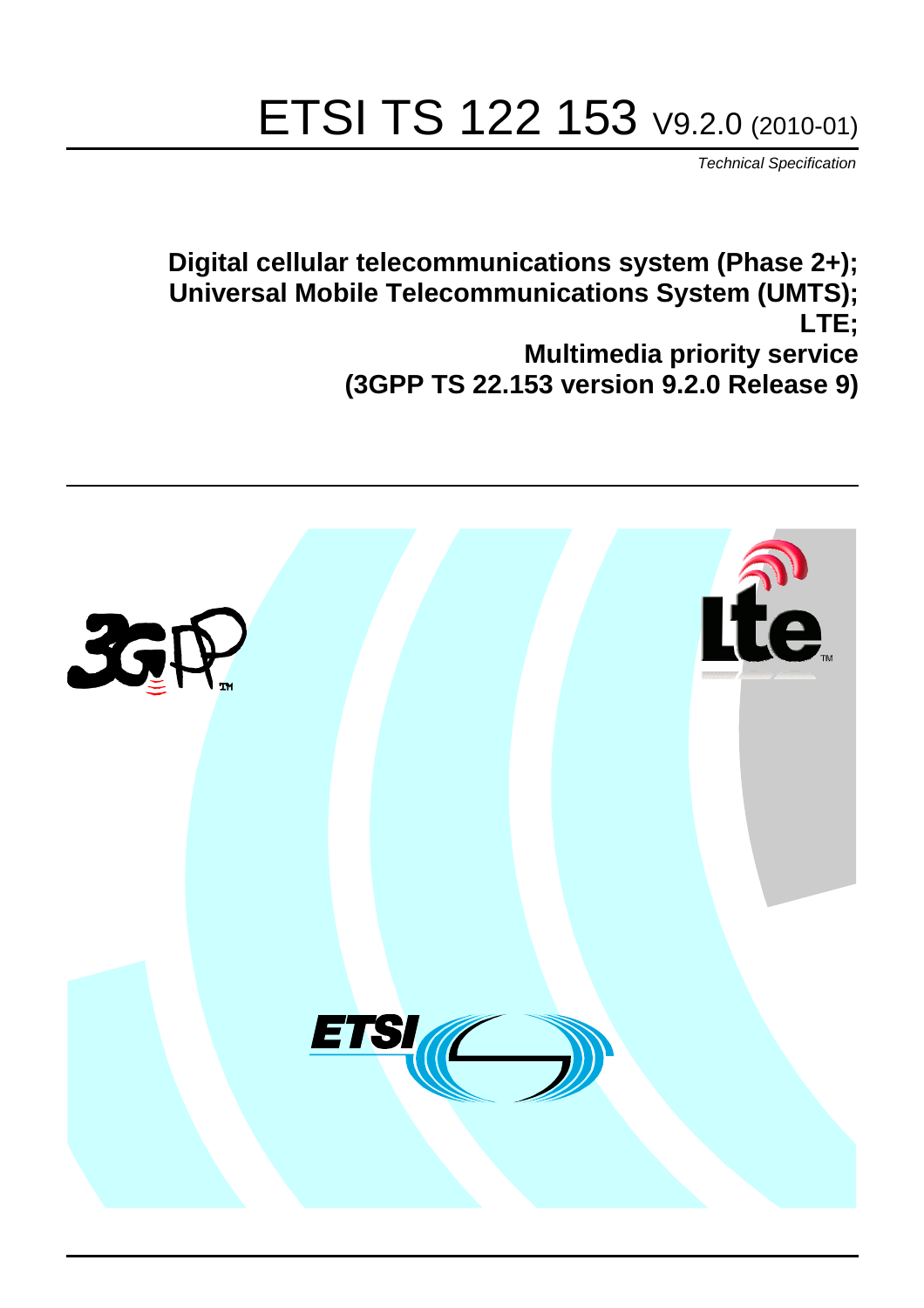Reference RTS/TSGS-0122153v920

Keywords

GSM, LTE, UMTS

#### *ETSI*

#### 650 Route des Lucioles F-06921 Sophia Antipolis Cedex - FRANCE

Tel.: +33 4 92 94 42 00 Fax: +33 4 93 65 47 16

Siret N° 348 623 562 00017 - NAF 742 C Association à but non lucratif enregistrée à la Sous-Préfecture de Grasse (06) N° 7803/88

#### *Important notice*

Individual copies of the present document can be downloaded from: [http://www.etsi.org](http://www.etsi.org/)

The present document may be made available in more than one electronic version or in print. In any case of existing or perceived difference in contents between such versions, the reference version is the Portable Document Format (PDF). In case of dispute, the reference shall be the printing on ETSI printers of the PDF version kept on a specific network drive within ETSI Secretariat.

Users of the present document should be aware that the document may be subject to revision or change of status. Information on the current status of this and other ETSI documents is available at <http://portal.etsi.org/tb/status/status.asp>

If you find errors in the present document, please send your comment to one of the following services: [http://portal.etsi.org/chaircor/ETSI\\_support.asp](http://portal.etsi.org/chaircor/ETSI_support.asp)

#### *Copyright Notification*

No part may be reproduced except as authorized by written permission. The copyright and the foregoing restriction extend to reproduction in all media.

> © European Telecommunications Standards Institute 2010. All rights reserved.

**DECT**TM, **PLUGTESTS**TM, **UMTS**TM, **TIPHON**TM, the TIPHON logo and the ETSI logo are Trade Marks of ETSI registered for the benefit of its Members.

**3GPP**TM is a Trade Mark of ETSI registered for the benefit of its Members and of the 3GPP Organizational Partners. **LTE**™ is a Trade Mark of ETSI currently being registered

for the benefit of its Members and of the 3GPP Organizational Partners.

**GSM**® and the GSM logo are Trade Marks registered and owned by the GSM Association.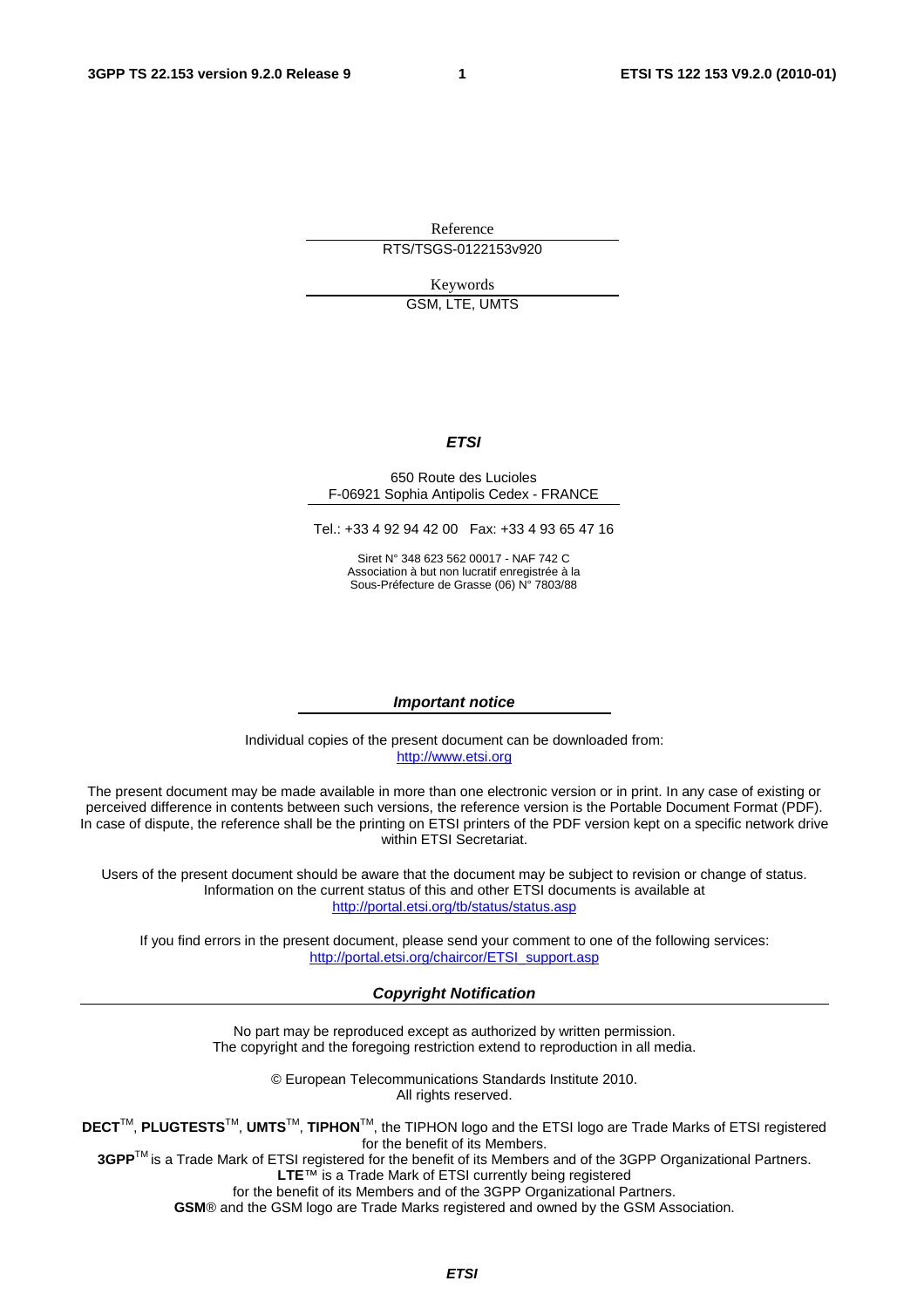# Intellectual Property Rights

IPRs essential or potentially essential to the present document may have been declared to ETSI. The information pertaining to these essential IPRs, if any, is publicly available for **ETSI members and non-members**, and can be found in ETSI SR 000 314: *"Intellectual Property Rights (IPRs); Essential, or potentially Essential, IPRs notified to ETSI in respect of ETSI standards"*, which is available from the ETSI Secretariat. Latest updates are available on the ETSI Web server [\(http://webapp.etsi.org/IPR/home.asp\)](http://webapp.etsi.org/IPR/home.asp).

Pursuant to the ETSI IPR Policy, no investigation, including IPR searches, has been carried out by ETSI. No guarantee can be given as to the existence of other IPRs not referenced in ETSI SR 000 314 (or the updates on the ETSI Web server) which are, or may be, or may become, essential to the present document.

### Foreword

This Technical Specification (TS) has been produced by ETSI 3rd Generation Partnership Project (3GPP).

The present document may refer to technical specifications or reports using their 3GPP identities, UMTS identities or GSM identities. These should be interpreted as being references to the corresponding ETSI deliverables.

The cross reference between GSM, UMTS, 3GPP and ETSI identities can be found under [http://webapp.etsi.org/key/queryform.asp.](http://webapp.etsi.org/key/queryform.asp)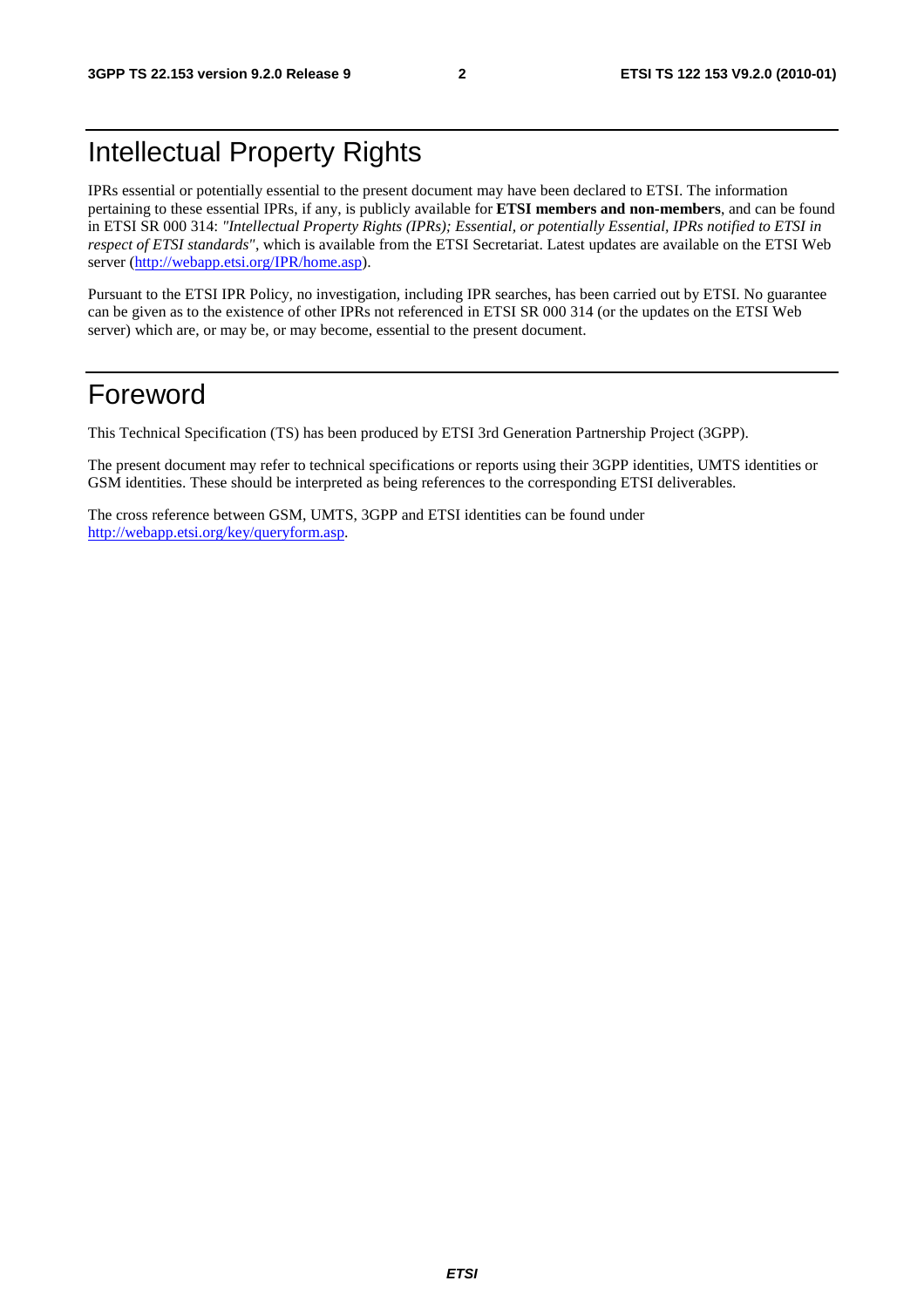$\mathbf{3}$ 

# Contents

| 1                                                                                            |  |
|----------------------------------------------------------------------------------------------|--|
| 2                                                                                            |  |
| 3<br>3.1<br>3.2                                                                              |  |
| 4                                                                                            |  |
| 5<br>5.1<br>5.2<br>5.3<br>5.4<br>5.5<br>5.6<br>5.7<br>5.8<br>5.9<br>5.10<br>5.10.1<br>5.10.2 |  |
| 6                                                                                            |  |
| 7<br>8                                                                                       |  |
| <b>Annex A (informative):</b>                                                                |  |
|                                                                                              |  |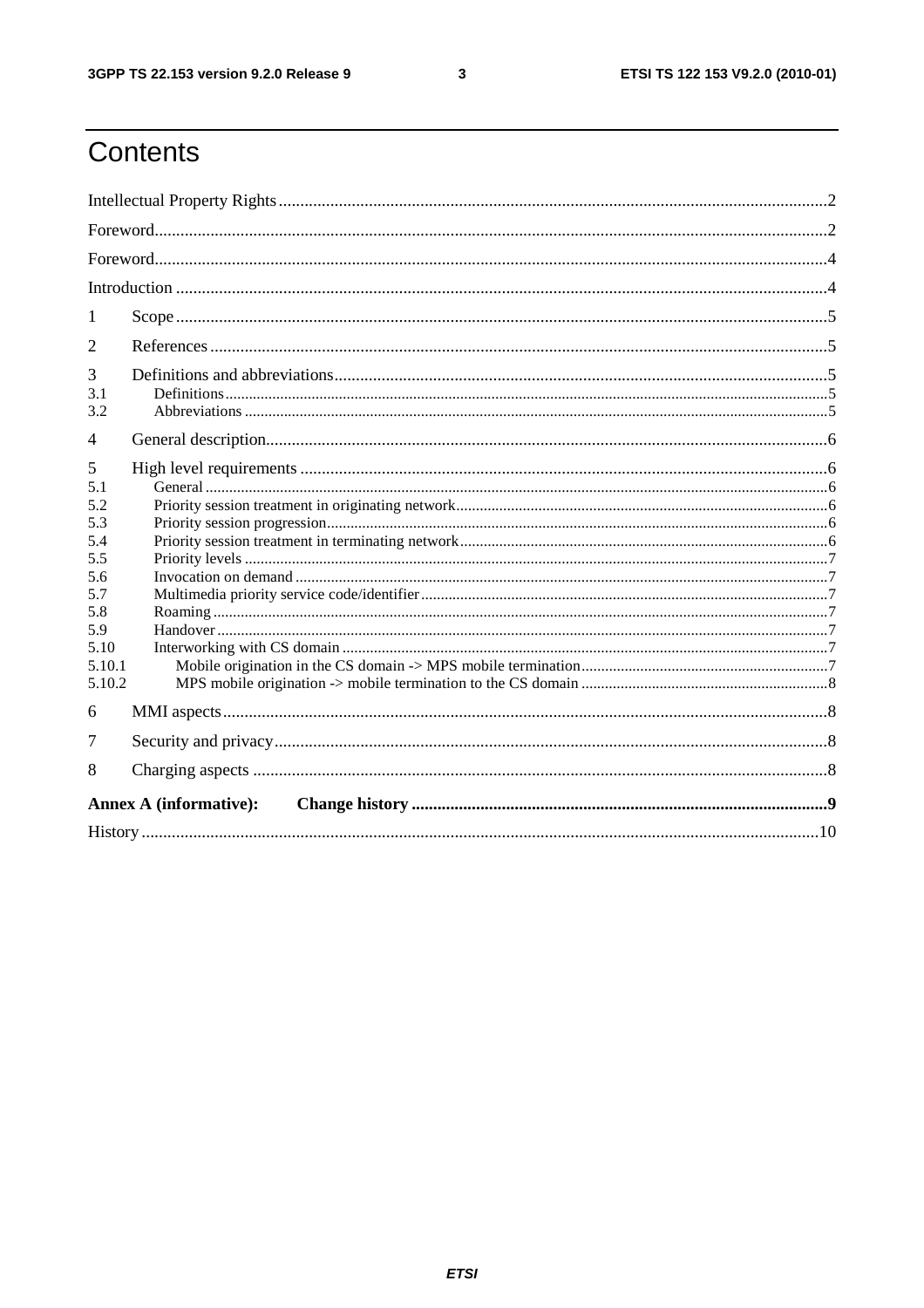### Foreword

This Technical Specification has been produced by the 3<sup>rd</sup> Generation Partnership Project (3GPP).

The contents of the present document are subject to continuing work within the TSG and may change following formal TSG approval. Should the TSG modify the contents of the present document, it will be re-released by the TSG with an identifying change of release date and an increase in version number as follows:

Version x.y.z

where:

- x the first digit:
	- 1 presented to TSG for information;
	- 2 presented to TSG for approval;
	- 3 or greater indicates TSG approved document under change control.
- y the second digit is incremented for all changes of substance, i.e. technical enhancements, corrections, updates, etc.
- z the third digit is incremented when editorial only changes have been incorporated in the document.

# Introduction

The response to emergency situations (e.g., floods, hurricanes, earthquakes, terrorist attacks) depends on the communication capabilities of public networks. In most cases, emergency responders use private radio systems to aid in the logistics of providing critically needed restoration services. However, certain government and emergency management officials and other authorised users have to rely on public network services when the communication capability of the serving network may be impaired, for example due to congestion or partial network infrastructure outages, perhaps due to a direct or indirect result of the emergency situation.

Multimedia Priority Service, supported by the 3GPP system set of services and features, is one element creating the ability to deliver calls or complete sessions of a high priority nature from mobile to mobile networks, mobile to fixed networks, and fixed to mobile networks.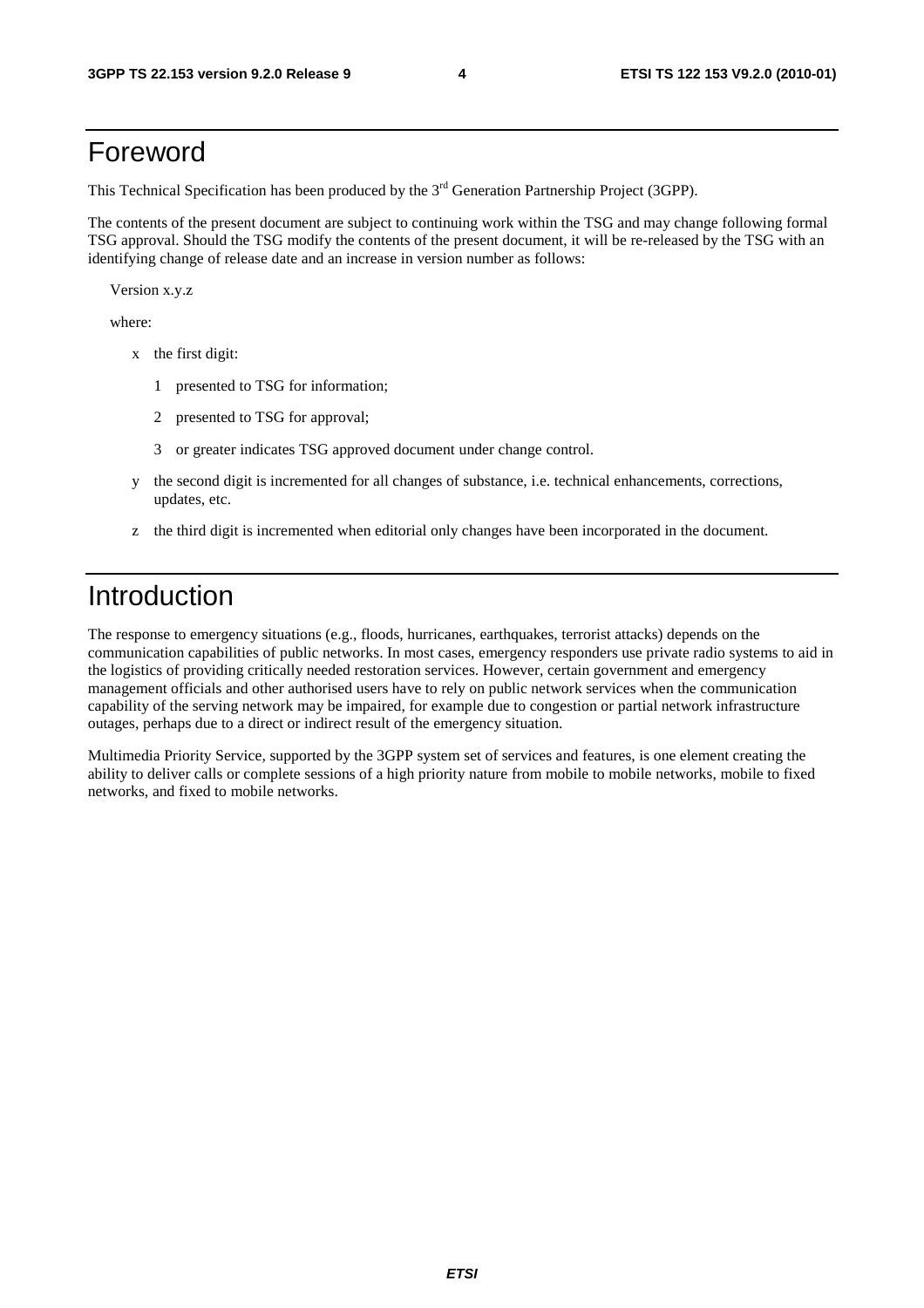### 1 Scope

The present document specifies the service requirements for Multimedia Priority Service (MPS).

The scope of this document is to specify those requirements of MPS necessary to provide an end-to-end service and to interwork with external networks where needed. Service interactions with external networks are considered within the scope of this document although these interactions may be specified in other standards.

# 2 References

The following documents contain provisions which, through reference in this text, constitute provisions of the present document.

- References are either specific (identified by date of publication, edition number, version number, etc.) or non-specific.
- For a specific reference, subsequent revisions do not apply.
- For a non-specific reference, the latest version applies. In the case of a reference to a 3GPP document (including a GSM document), a non-specific reference implicitly refers to the latest version of that document *in the same Release as the present document*.
- [1] 3GPP TS 21.905: "Vocabulary for 3GPP Specifications".
- [2] 3GPP TR 22.952: "Priority Service Guide".
- [3] 3GPP TS 22.067: "enhanced Multi-Level Precedence and Pre-emption service (eMLPP); Stage 1".
- [4] 3GPP TS 23.067: "enhanced Multi-Level Precedence and Pre-emption service (eMLPP); Stage 2".
- [5] 3GPP TS 24.067: "enhanced Multi-Level Precedence and Pre-emption service (eMLPP); Stage 3".

# 3 Definitions and abbreviations

#### 3.1 Definitions

For the purposes of the present document, the terms and definitions given in TR 21.905 [1] and the following apply. A term defined in the present document takes precedence over the definition of the same term, if any, in TR 21.905 [1].

**Service User:** An individual who has received a priority level assignment from a regional/national authority (i.e., an agency authorised to issue priority assignments) and has a subscription to a mobile network operator that supports the MPS feature.

#### 3.2 Abbreviations

For the purposes of the present document, the abbreviations given in TR 21.905 [1] and the following apply. An abbreviation defined in the present document takes precedence over the definition of the same abbreviation, if any, in TR 21.905 [1].

**MPS** Multimedia Priority Service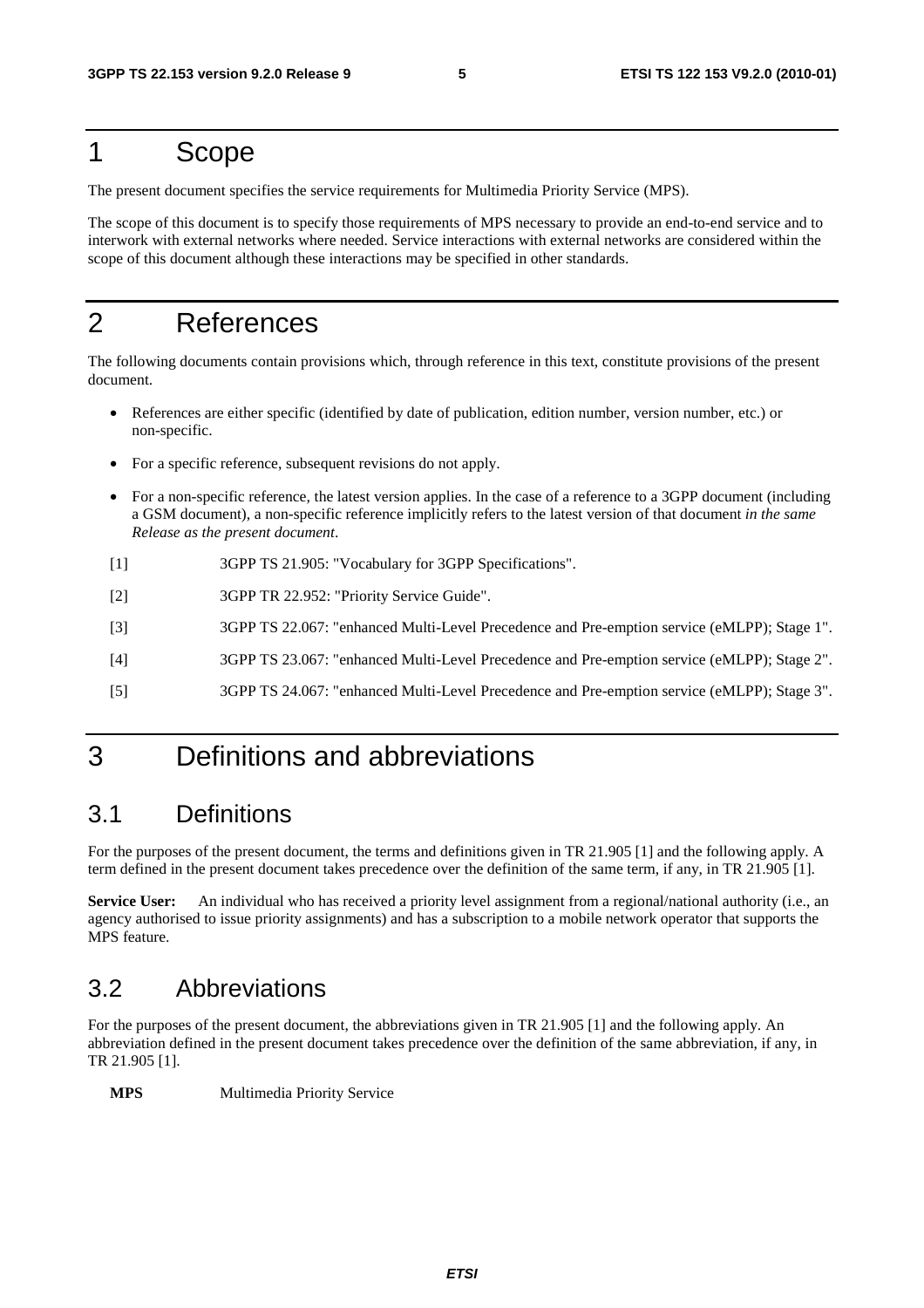# 4 General description

MPS allows qualified and authorized users to obtain priority access to the next available radio channel on a priority basis before other PLMN users, during situations when PLMN congestion is blocking session establishment attempts. In addition, MPS supports priority sessions on an "end-to-end" priority basis.

MPS is intended to be utilised for both Voice and Data in the Packet-switched (PS) domain and the IP Multimedia Subsystem (IMS).

### 5 High level requirements

#### 5.1 General

Upon invocation of MPS, the system shall provide preferential treatment for access and core network resources associated with the session (i.e., signalling and media bearer related resources). A Service User is assigned a priority level by a regional/national authority i.e., agency authorised to issue priority levels. Upon MPS invocation the calling Service User"s priority level is used to identify the priority to be used for the session being established.

Pre-emption of active sessions shall be subject to regional/national regulatory requirements.

#### 5.2 Priority session treatment in originating network

When an MPS session is originated by a Service User, the session shall receive priority treatment (priority access to voice or traffic channels) in the originating PLMN based on the originating Service User priority level.

When an MPS session is requested by a Service User and the originating network supporting session establishment cannot assign the necessary resources to the MPS session, the MPS session request shall be:

- Queued,
- Processed for the next available resource in accordance with the calling Service Users priority level and session initiation time.

The network shall support the capability to inform the calling Service User about the status of the MPS session (e.g., tones or signalling messages can be used to indicate that the session request has been queued).

If the queued MPS session times out, then normal session processing applies.

#### 5.3 Priority session progression

For an MPS session, a Service User shall receive priority session treatment/progression through the PLMN (s). In case the MPS session traverses or terminates in other networks (e.g., the PSTN), the network providing priority session treatment/progression shall support the capability to indicate to the other network that this is an MPS session.

Note: If there is no agreement on priority handling between networks, the priority does not carry across network boundaries.

#### 5.4 Priority session treatment in terminating network

When a terminating network receives an MPS session establishment attempt, the MPS session shall receive priority treatment (priority access to voice or traffic channels) in the terminating PLMN, based on the originating Service User priority level. The priority level of the terminating party is irrelevant.

When the terminating network supporting session establishment cannot assign the necessary resources to the MPS session, the MPS session request shall be:

• Queued,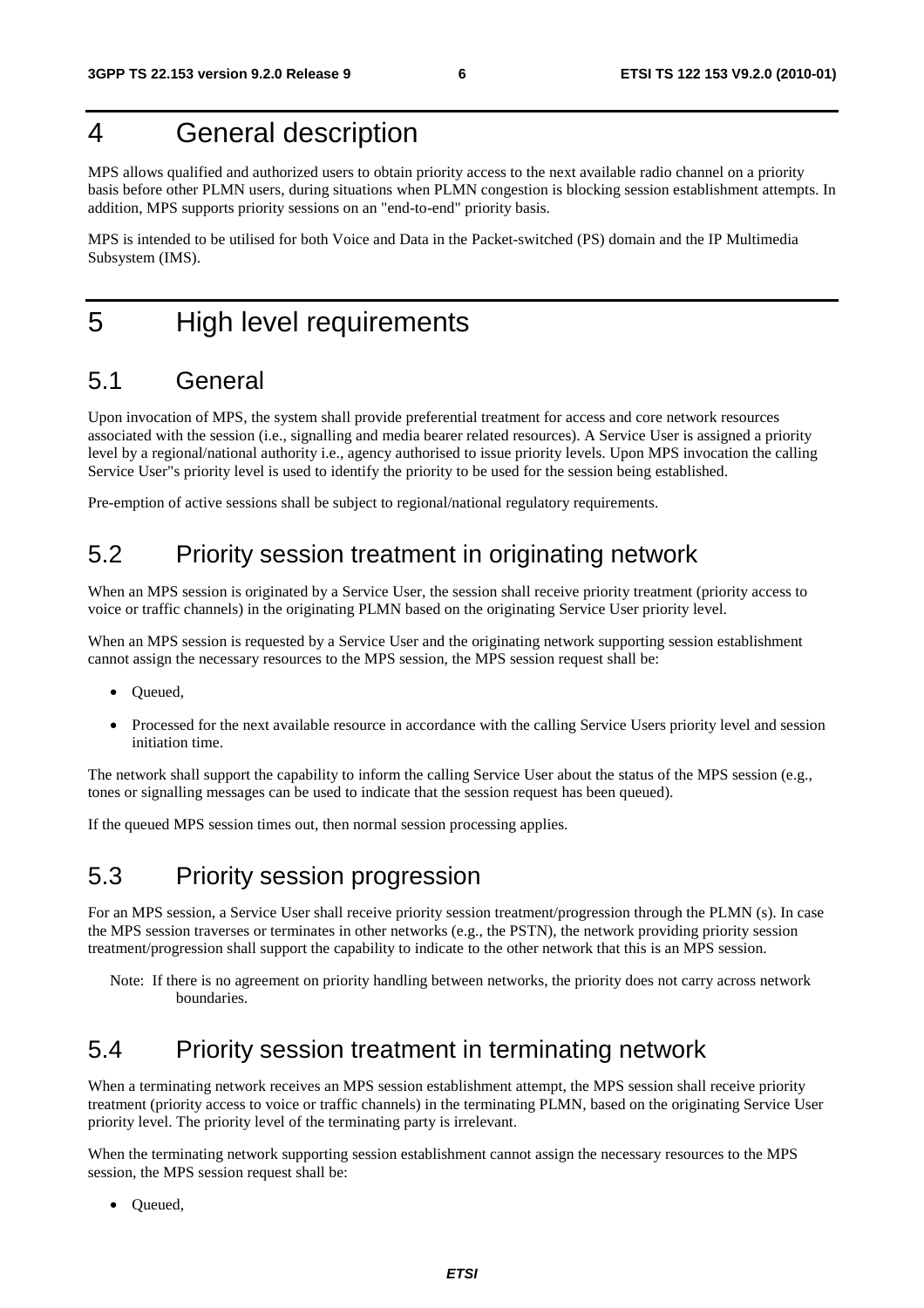• Processed for the next available resource in accordance with the calling Service Users priority level and session arrival time.

The network shall support the capability to inform the calling Service User about the status of the MPS session (e.g., tones or signalling messages can be used to indicate that the session request has been queued).

If the queued MPS session times out, then normal session processing applies.

### 5.5 Priority levels

The Service User shall be assigned one of "n" user priority levels. The priority levels are defined with 1 being the highest priority level and "n" being the lowest priority level.

Priority levels are a matter of regional/national and operator policies.

In case of interconnecting networks that have different priority levels, mappings between priority levels should be established.

#### 5.6 Invocation on demand

MPS priority shall be invoked only when requested by the Service User.

MPS is applied when idle resources required for an origination session request are not available.

If idle resources are available when MPS is requested, the request shall be allowed to proceed as normal, but marked as an MPS request..

An indication of an MPS session should be propagated towards the terminating network regardless of the availability of resources in the originating network.

#### 5.7 Multimedia priority service code/identifier

MPS shall be requested by including an MPS code/identifier in the session origination request, or optionally, by using an MPS input string (e.g., an MPS public user identity).

#### 5.8 Roaming

MPS shall be supported when the Service User is roaming and the serving (originating and terminating) network(s) supports MPS.

#### 5.9 Handover

MPS shall be supported during and after the handover (i.e., sessions shall continue to get priority treatment in the network during and after the handover).

#### 5.10 Interworking with CS domain

#### 5.10.1 Mobile origination in the CS domain -> MPS mobile termination

For a Priority Service voice call, as described in [2] and as specified in [3, 4, 5], originated by a Service User in the CS Domain, MPS shall support Mobile Termination of the session in the IMS. The priority level received from the CS domain shall be used in the IMS.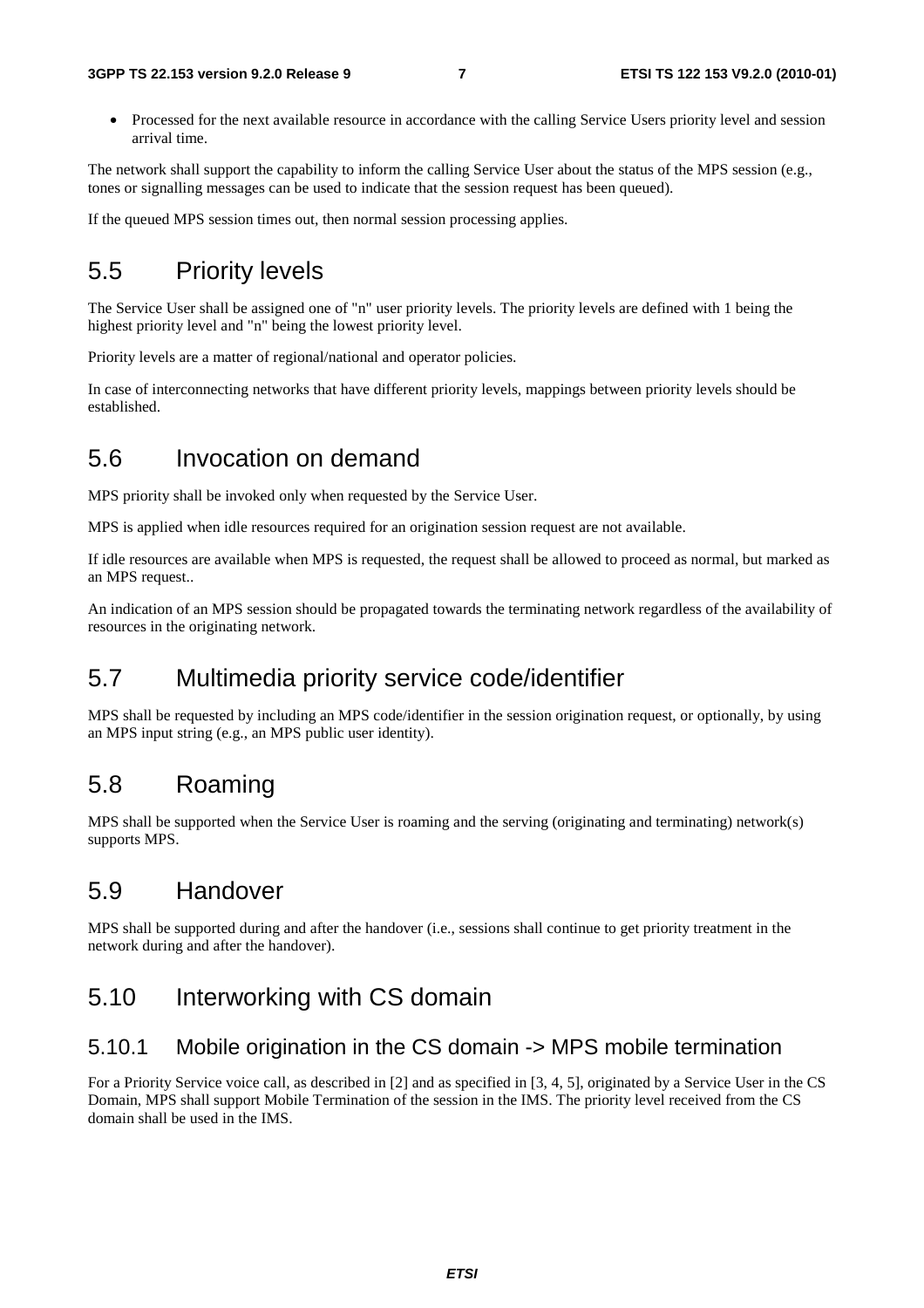#### 5.10.2 MPS mobile origination -> mobile termination to the CS domain

For an MPS voice session originated by a Service User in the IMS, MPS shall support delivery of the voice session to the serving CS Domain. The calling Service User priority level shall be sent to the CS Domain.

# 6 MMI aspects

No MMI aspects have been identified specifically for MPS.

# 7 Security and privacy

Access to MPS shall be determined based on the subscriber's profile. A level of authorisation in addition to authorisation to use the IMS is required.

Unauthorized access to MPS shall be prevented.

# 8 Charging aspects

A network supporting MPS shall be capable of recording the following charging information, in addition to non-MPS information:

- MPS invocation attempt and successful session set-up,
- Session bearers (originations and/or terminations) on which MPS was used to gain access to resources,
- Recording of MPS information, e.g., priority level.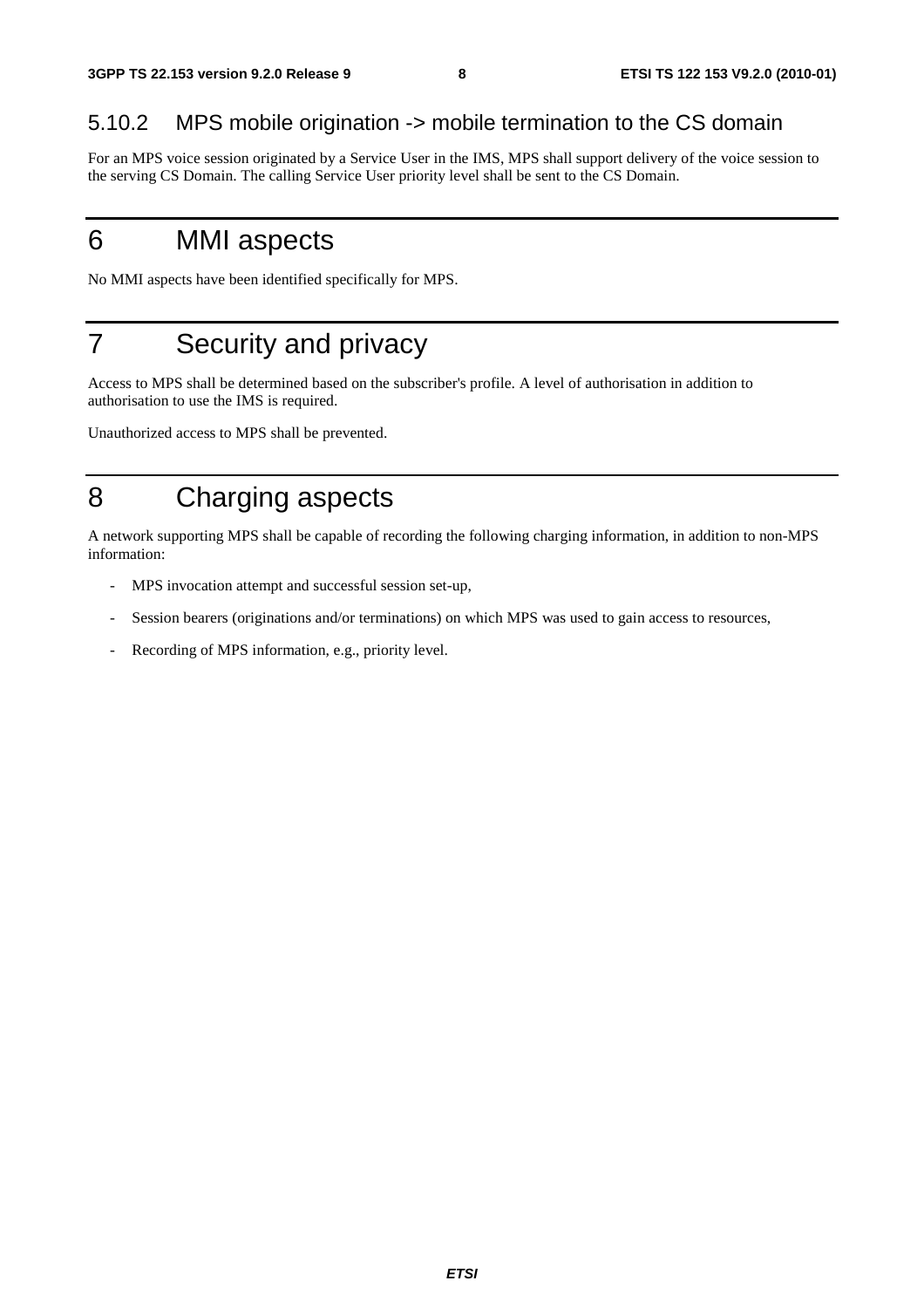# Annex A (informative): Change history

| <b>Change history</b> |           |                     |             |           |                |       |     |                                                                               |       |            |               |
|-----------------------|-----------|---------------------|-------------|-----------|----------------|-------|-----|-------------------------------------------------------------------------------|-------|------------|---------------|
| TSG SA# SA Doc.       |           | SA <sub>1</sub> Doc | <b>Spec</b> | <b>CR</b> | <b>Rev Rel</b> |       | Cat | Subject/Comment                                                               | Old   | <b>New</b> | WI            |
| SP-37                 | SP-070576 |                     | 22.146      |           |                | Rel-8 |     | Raised to v.2.0.0 by MCC for<br>approval as v.8.0.0                           | 1.3.0 | 2.0.0      | <b>PRIOR</b>  |
| <b>SP-37</b>          |           |                     | 22.146      |           |                | Rel-8 |     | Raised to v.8.0.0 by MCC<br>following SA#37 approval                          | 2.0.0 | 8.0.0      | <b>PRIOR</b>  |
| SP-40                 | SP-080305 | S1-080438           | 22.153      | 0004      |                | Rel-8 | D   | CR to TS 22.153 on applicability<br>of MPS                                    | 8.0.0 | 8.1.0      | <b>PRIOR</b>  |
| SP-40                 |           | SP-080310 S1-080727 | 22.153      | 0003      |                | Rel-9 | B   | CR to TS 22.153 on an optional<br>service invocation method for<br><b>MPS</b> | 8.0.0 | 9.0.0      | ePRIOR        |
| SP-41                 | SP-080494 |                     | 22.153      | 0006      |                | Rel-9 | ΙA  | Trusted domain support                                                        | 9.0.0 | 9.1.0      | <b>PRIOR</b>  |
| SP-42                 | SP-080778 | S1-084394           | 22.153      | 0007      | 3              | Rel-9 | F   | Correction to priority levels and<br>networks                                 | 9.1.0 | 9.2.0      | <b>EPRIOR</b> |
| SP-42                 | SP-080778 | S1-084365           | 22.153      | 0008      |                | Rel-9 | С   | Indication of MPS                                                             | 9.1.0 | 9.2.0      | <b>EPRIOR</b> |